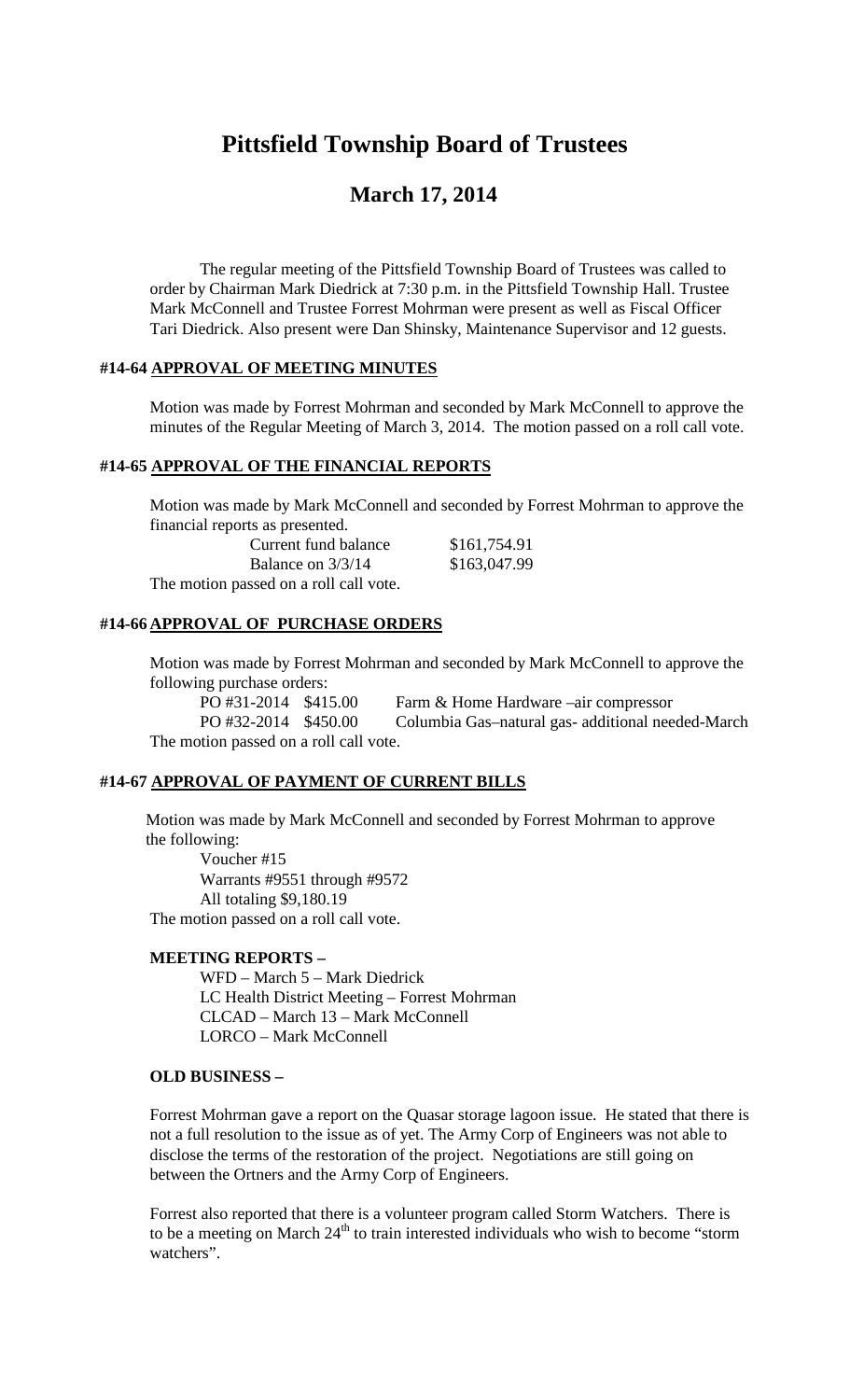There was a brief discussion on acceptable septic systems for this area. Mark McConnell stated that the Health Dept. makes suggestions to home owners based upon each situation. Although the mound septic system is very popular, it is not necessarily the best option in all situations.

Deputy Vansant displayed the "Crime Watch" security light bulb to residents. This light bulb is placed in a lamp in a home window and can help emergency personnel locate a home in need of help faster. He gave out applications to be completed to receive these security light bulbs.

Sandy Diedrick reported that she is progressing with the entry of the cemetery records into the computer. The fireproof safe has been delivered to the Township office and will be used to store the original cemetery records.

Regarding the Guthrie Ditch, Mark McConnell stated that he is meeting with residents in April to review the approval needed from the land owners. Mark also stated that he is working on the project of cleaning a ditch on the east side of 58 just south of the LCJVS. He is asking approval from ODOT and has a volunteer contractor ready to do the project.

#### **NEW BUSINESS** –

# **#14-68 APPROVAL TO PURCHASE 350 TON OF ROAD SALT THROUGH THE ODOT SALT CONTRACT BID SYSTEM FOR THE 2014-2015 WINTER SEASON**

Motion was made by Mark McConnell and seconded by Forrest Mohrman to approve the purchase of 350 ton of road salt through the ODOT cooperative purchasing system for the winter of 2014-2015. The motion passed on a roll call vote.

#### **#14-69 APPROVAL TO PURCHASE A \$25.00 GIFT CARD TO BE USED AS A DOOR PRIZE FOR THE LORAIN COUNTY TOWNSHIP ASSOCIATION SPRING BANQUET**

Motion was made by Mark McConnell and seconded by Forrest Mohrman to approve the purchase of a \$25.00 gift card to be used as a door prize for the Lorain County Township Association Spring Banquet to be held on April 17, 2014. The motion passed on a roll call vote.

# #14-70 **APPROVAL OF A RESOLUTION IN SUPPORT OF STATE ISSUE I, RENEWAL OF THE STATE CAPITAL IMPROVEMENTS PROGRAM, ON THE MAY 6, 2014 BALLOT**

Motion was made by Mark McConnell and seconded by Forrest Mohrman to approve a resolution in support of State Issue I for the renewal of the State Capital Improvements Program on the May 6, 2014 ballot. See resolution attached. The motion passed on a roll call vote.

Pride Day will be on May 17, 2014. Mark Diedrick announced that the Pittsfield 4-H Club will be doing a community service project of planting flowers and mulching around the townhall and park.

Forrest Mohrman announced that there would be a fall sign-up for entities to attend the Lorain County Safety Council meetings in order to receive a discount on BWC premiums.